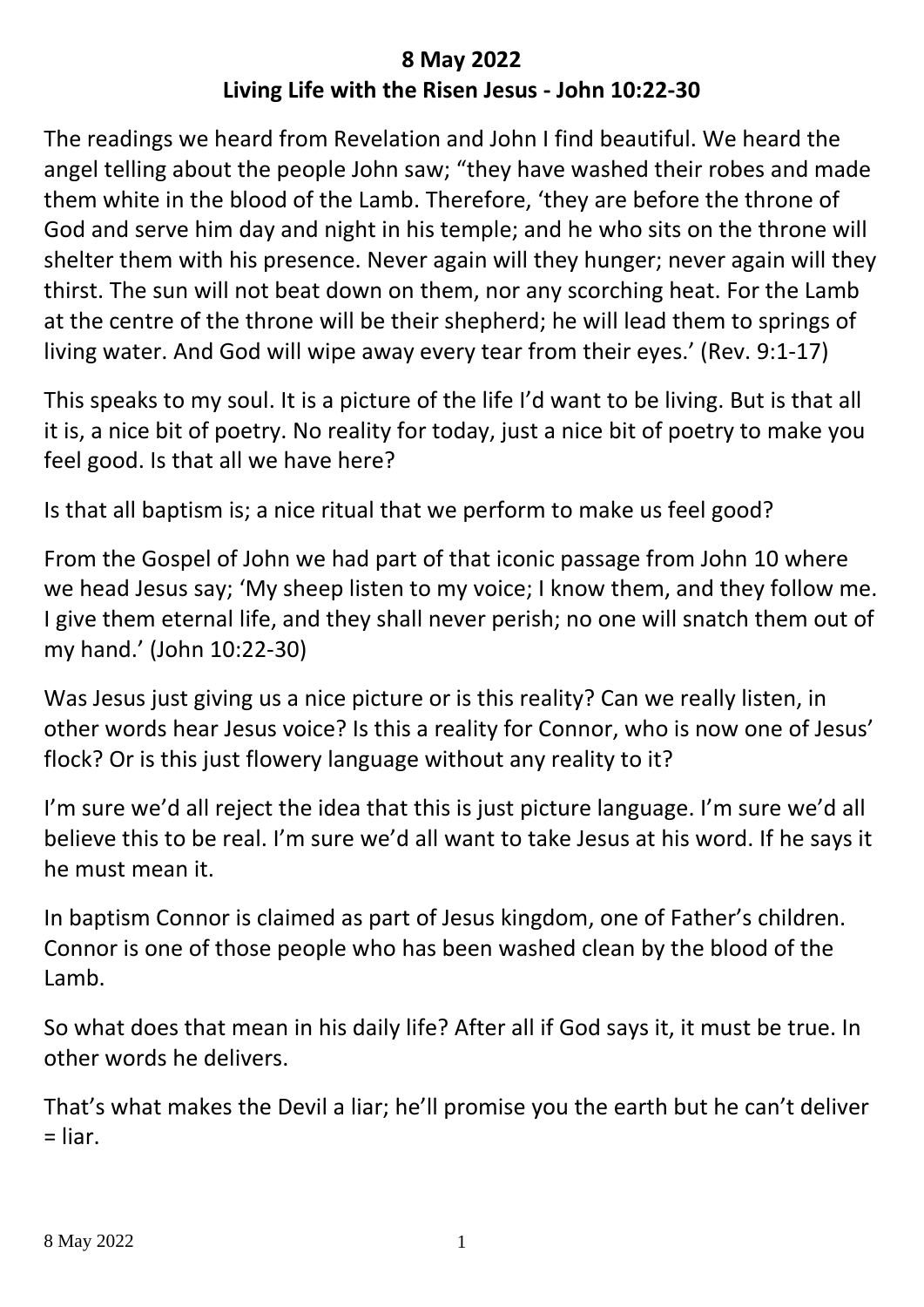What Jesus says, Jesus delivers. That's the whole point of his birth, life, crucifixion, resurrection and promised return. Jesus delivers; he's not full of hot air.

Would you agree with that, or am I just ranting and raving?

Jesus delivers on what he says; this being true, I ask myself; 'how do I live out this reality?' How do I live daily with the risen and very much alive Jesus? How will we teach Connor to live out this reality, to live in this reality?

Sadly there are so many lies that surround us saying they are the way to fullness of life. John 10 has some of my favourite words from Jesus. He says; "The thief's purpose is to steal and kill and destroy. My purpose is to give them a rich and satisfying life.' (Jn. 10:10)

A more familiar way to translate the last section is; "I have come that they may have life, and have it to the full." (Jn. 10:10)

Will this be a reality for Connor if he wins Lotto, or if he becomes the most popular boy in school with all the girls are madly in love with him? The devil wants you to believe so; but it's a lie.

The other day I amazingly heard that Ronald Reagan consulted the stars; that's astrology, before making a decision. Will the stars give fullness of life? Will this form of witchcraft give life or death?

Just because something appears to have power, doesn't make it right, or good, or the way to find fullness of life.

Listening to Jesus and following him is fullness of life in action.

Living washed in the blood of the Lamb so that we can be before God day and night is fullness of life in action.

Did you notice that 'day and night we're in his temple'? The temple isn't in Jerusalem. The temple is still on earth today. The temple is the place God dwells, lives, resides, is personally present. The temple today is a living one, made up of people.

Connor is now part of that place where God resides, personally, in a relationship of love and affection, lived out in a conversation atmosphere; because we know and follow, Jesus' voice. It's not an image, it's the reality we get to live in, daily.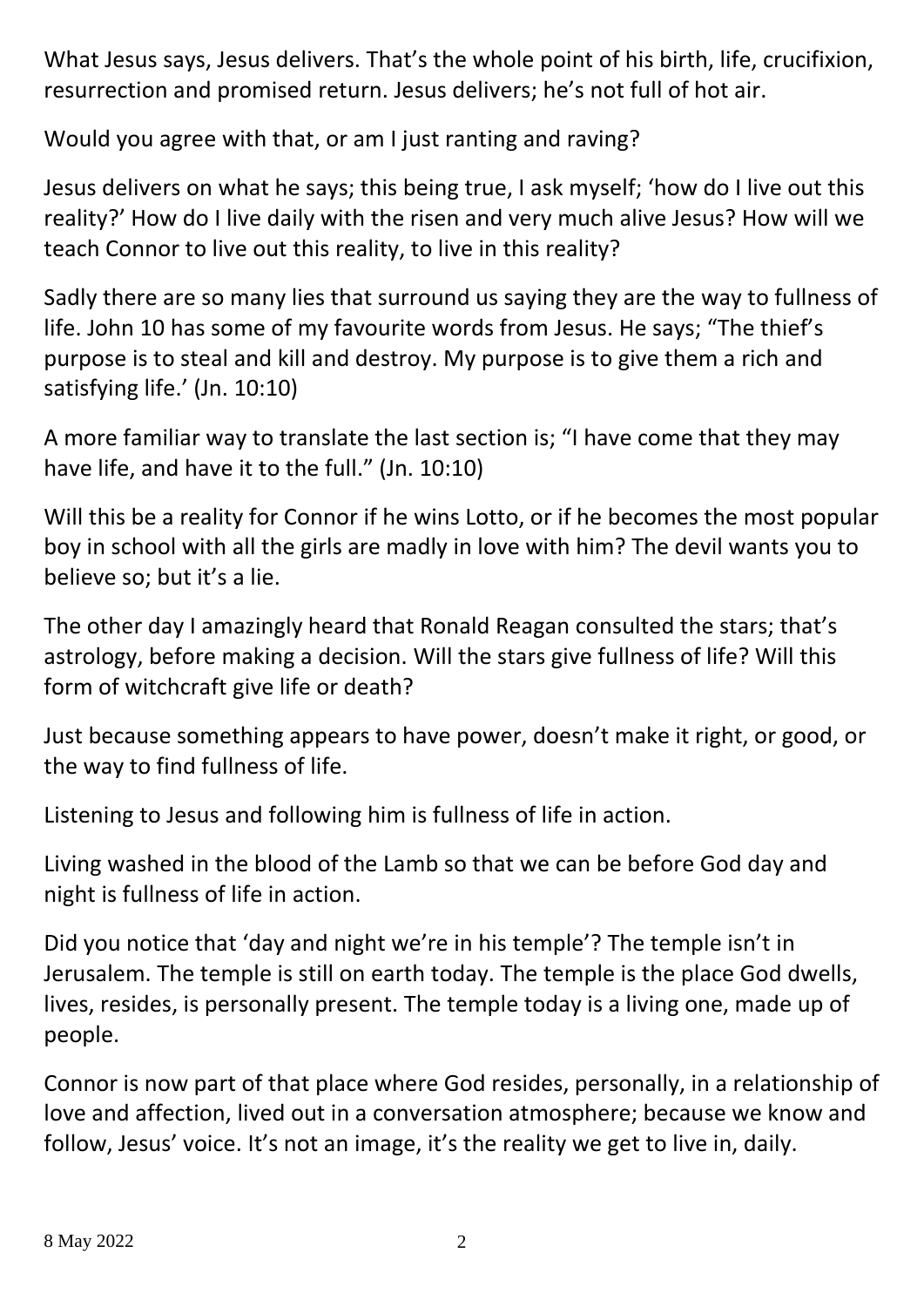So I pray that Connor grows up in this wonderful relationship, and doesn't live by what other people say or do to him. Which is easier said than done, for I think we all can take personal criticism to heart; even if we're told it's not personal. I also think we all love to be told how good we are and feed off those words of praise from other people.

Neither way leads to fullness of life; both leave you as a slave to other people's opinion. So I pray that Connor lives for the audience of one, listening to Jesus voice, walking intimately with him.

That's where true freedom is found, where true freedom is lived out. Living for that audience of one means we can live true to who we are in every and any circumstance.

That's what Jesus did, does. You can crucify his and it won't change who he is. Jesus trusted his Father, who raised him to life. Jesus lives true to who he is, so he didn't dump on Peter, but heals Peter, for Jesus isn't determined by Peter. Peter is determined by Jesus.

Isn't that great. Connor doesn't determine Jesus, Jesus determines Connor and Jesus view of Connor will never change. Connor can trust Jesus with his life; trust Jesus voice with his life, follow Jesus lead with his life.

So this isn't mere picture language but foundational to life; the life we live today. Jesus determines Connor's identity, his value and purpose in life

So Connor can live true to who he is in Jesus; he's Father's loved child, in whom he delights. Those words spoken by Father at Jesus baptism are for us, for we are baptised into Jesus. And Jesus has given his life that this is now our reality.

Sure Connor will make mistakes; big ones, bad ones, unintentional ones, intentional ones, but in Jesus Connor is never determined by his mistake or his perceived successes. Connor is Father's loved child in who he delights.

God's Spirit resides in Connor, personally. These are what determine who Connor is. So in Jesus Connor can say; 'Sorry I made a mistake, forgive me.' His identity, his value in no way shape or form has changed. In Jesus Connor is never a mistake; always a loved child of Father, who delights in him.

Did you notice what happened when Jesus lived true to who he is. When Jesus listened to his Father and followed. The hate, the vengeance and jealousy of those around him didn't shape him. Jesus ends up shaping everything. He shapes the